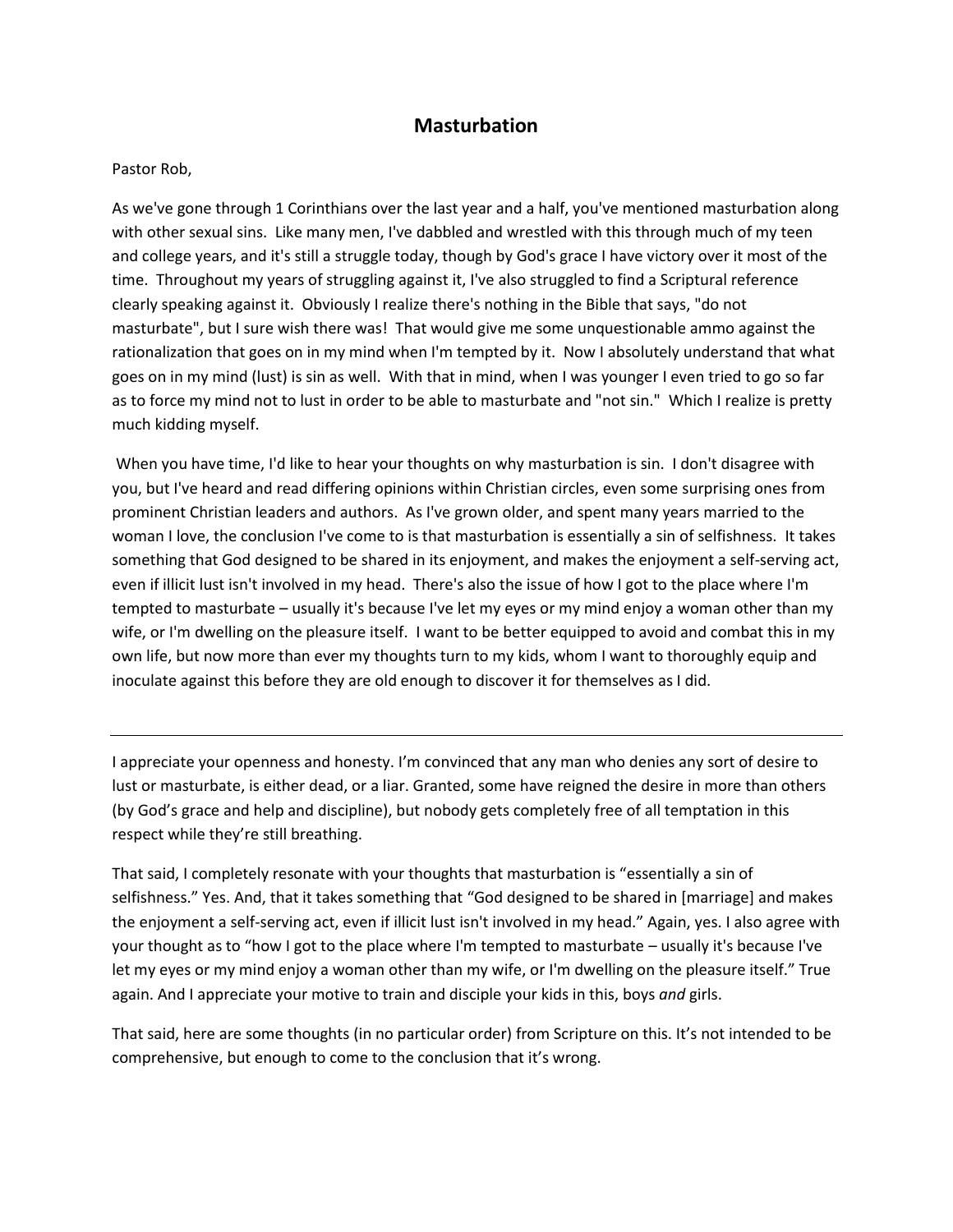- 1. First, masturbating without lusting, is like talking without moving your mouth. You can try really hard, and do so to some extent, but when you get right down to it – it's next to impossible. And that definitely makes it wrong, because it's akin to adultery per Matthew 5:27 – *"You have heard that it was said, 'You shall not commit adultery.' 28 But I say to you that everyone who looks at a woman with lustful intent has already committed adultery with her in his heart."* It's a heart issue.
- 2. Even assuming you *can* masturbate without lusting, it's still self-gratification; which is completely opposite to the entire biblical ethic. Nowhere is self-gratification upheld in the Bible as good and desirable. The clearest statement of which comes from 1 Cor 10:24 – *Let no one seek his own good, but the good of his neighbor.* Let no one seek his own good, his own gratification. His own self-pleasure.
- 3. Your body is not your own, it's your wife's. 1 Cor 7:4b *The husband does not have authority over his own body, but the wife does.* And for a wife to say to her husband that it's okay with her if he masturbates, even in her presence, I think is an abdication of her responsibility – she's withholding herself from him, and he's essentially saying to her, "your way isn't good enough for me." The solution to which, is not to indulge yourself, but communicate what pleases you! The Song of Solomon references all these things. Including the fact that it's totally okay for a husband and wife to touch each *other* with their hands as part of their intimacy – totally. And good. And loving. And pleasurable. You name it. And the sky's the limit there, as long as it's mutually agreeable and not harmful. But to do so yourself, is taking control of something that's not yours to take control of.
- *4.* As a believer, your body is not your own even if you're *not* married. 1 Cor 6:19-20 *Do you not know that your body is a temple of the Holy Spirit within you, whom you have from God? You are not your own, 20 for you were bought with a price. So glorify God in your body.* So as a follower of Jesus, we give up the right to do as we please with our bodies. Especially something that is self-gratifying.
- *5.* In light of the fact that our bodies are temples of the Holy Spirit, I can't believe someone would be comfortable with the thought that what they're doing in masturbating, they're doing in the direct presence of the Holy Spirit. He's right there with them. Forced to observe. Needless to say, that would both quench and grieve him.
- 6. Again, referring to 1 Cor 6:19-20, I find it very difficult, if not impossible, to rationalize that masturbating is somehow glorifying God with my body. Especially since it's self-serving, per #2 above. How does that make him look good?
- 7. It's a youthful passion or desire, which Paul says to flee. 2 Timothy 2:22 *Flee youthful passions and pursue righteousness, faith, love, and peace, along with those who call on the Lord from a pure heart.* If masturbation is not a youthful passion, a youthful pursuit, something that younger generations want to do most, I don't know what is. And we're to flee it, not get as close as possible to it, without somehow crossing the line.